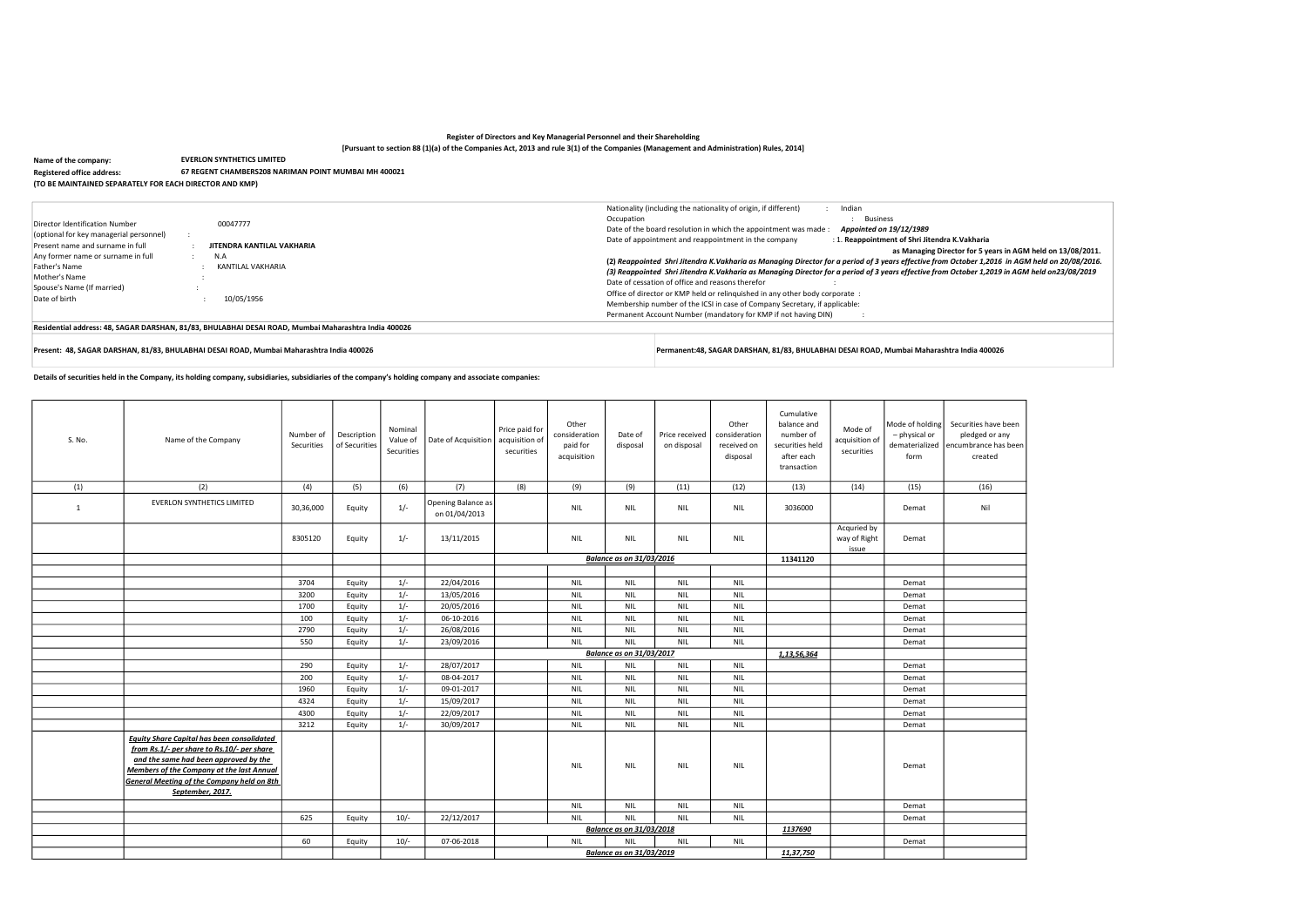[Pursuant to section 88 (1)(a) of the Companies Act, 2013 and rule 3(1) of the Companies (Management and Administration) Rules, 2014]

Details of securities held in the Company, its holding company, subsidiaries, subsidiaries of the company's holding company and associate companies:

|  | 30026 | Equity | $\cdot$ $\sim$ $\cdot$<br>10/- | 25/02/2021 | 280443/          | <b>NIII</b><br><b>UNIL</b> | <b>NIL</b> | <b>A.L.L.</b> | $\ddotsc$<br>IN I ⊑ |                    | Demat |  |
|--|-------|--------|--------------------------------|------------|------------------|----------------------------|------------|---------------|---------------------|--------------------|-------|--|
|  |       |        |                                |            | 31/03/2021<br>n. |                            |            |               |                     | 11.67.776<br>11.b/ |       |  |
|  |       |        |                                |            |                  |                            |            |               |                     |                    |       |  |

Register of Directors and Key Managerial Personnel and their Shareholding

[Pursuant to section 88 (1)(a) of the Companies Act, 2013 and rule 3(1) of the Companies (Management and Administration) Rules, 2014]

Name of the company:

| Name of the company:              | <b>EVERLON SYNTHETICS LIMITED</b>                    |
|-----------------------------------|------------------------------------------------------|
| <b>Registered office address:</b> | 67 REGENT CHAMBERS208 NARIMAN POINT MUMBAI MH 400021 |

(TO BE MAINTAINED SEPARATELY FOR EACH DIRECTOR AND KMP)

Details of securities held in the Company, its holding company, subsidiaries, subsidiaries of the company's holding company and associate companies:

## Residential address: D 27,204 YOGI NAGAR,EKSAR ROAD BORIVALI WEST MUMBAI Maharashtra India 400091

Present: AT- D 27,204 YOGI NAGAR,EKSAR ROAD BORIVALI WEST MUMBAI Maharashtra India 400091 Permanent: D 27,204 YOGI NAGAR,EKSAR ROAD BORIVALI WEST MUMBAI Maharashtra India 400091

Registered office address: 67 REGENT CHAMBERS208 NARIMAN POINT MUMBAI MH 400021

Residential address: 503/B, 5TH FLOOR, RAVI APARTMENT, SEWARAM LALWANI RD., VITHAL NAGAR, MULUND (WEST), MUMBAI Maharashtra India 400080

EVERLON SYNTHETICS LIMITED

Permenent: 503/B, STH FLOOR, RAVI APARTMENT, SEWARAM LALWANI RD., VITHAL NAGAR, MULUND (WEST), MUMBAI Maharashtra India 400080 Permenent: 503/B, STH FLOOR, RAVI APARTMENT, SEWARAM LALWANI RD., VITHAL NAGAR, MULUND (WEST), Maharashtra India 400080

| Director Identification Number<br>(optional for key managerial personnel)<br>Present name and surname in full<br>Any former name or surname in full<br>Father's Name<br>Mother's Name<br>Spouse's Name (If married)<br>Date of birth | 00644642<br>KAMLESH CHANDULAL SANGHAVI<br>N.A<br>CHANDULAL MOHANLAL SANGHAVI<br>17/12/1959 |  | Nationality (including the nationality of origin, if different)<br>Indian<br>Occupation<br><b>Business</b><br>Date of the board resolution in which the appointment was made:<br>Appointed on 31/07/2006<br>Date of appointment and reappointment in the company<br>: Appointed As Independent director upto 31/03/2019 fo<br>01/04/2014 vide Resoltuion passed in AGM held on 21/08/2014<br>Date of cessation of office and reasons therefor<br>: Ceased to be Director due to Death on 3rd March 2016<br>Office of director or KMP held or relinguished in any other body corporate :<br>Membership number of the ICSI in case of Company Secretary, if applicable:<br>Permanent Account Number (mandatory for KMP if not having DIN) |
|--------------------------------------------------------------------------------------------------------------------------------------------------------------------------------------------------------------------------------------|--------------------------------------------------------------------------------------------|--|-----------------------------------------------------------------------------------------------------------------------------------------------------------------------------------------------------------------------------------------------------------------------------------------------------------------------------------------------------------------------------------------------------------------------------------------------------------------------------------------------------------------------------------------------------------------------------------------------------------------------------------------------------------------------------------------------------------------------------------------|
|--------------------------------------------------------------------------------------------------------------------------------------------------------------------------------------------------------------------------------------|--------------------------------------------------------------------------------------------|--|-----------------------------------------------------------------------------------------------------------------------------------------------------------------------------------------------------------------------------------------------------------------------------------------------------------------------------------------------------------------------------------------------------------------------------------------------------------------------------------------------------------------------------------------------------------------------------------------------------------------------------------------------------------------------------------------------------------------------------------------|

| S. No. | Name of the Company                   | Number of | Description<br>Securities   of Securities | Nominal<br>Securities | Value of   Date of Acquisition   acquisition of | Price paid for<br>securities | Other<br>consideration<br>paid for<br>acquisition | Date of<br>disposal | Price received  <br>on disposal | Other<br>consideration<br>received on<br>disposal | Cumulative<br>balance and<br>number of<br>securities held<br>after each<br>transaction | Mode of<br>acquisition of<br>securities | Mode of holding Securities ha<br>- physical or<br>dematerialized encumbrance<br>form | pledged c<br>create |
|--------|---------------------------------------|-----------|-------------------------------------------|-----------------------|-------------------------------------------------|------------------------------|---------------------------------------------------|---------------------|---------------------------------|---------------------------------------------------|----------------------------------------------------------------------------------------|-----------------------------------------|--------------------------------------------------------------------------------------|---------------------|
| (1)    | (2)                                   | (4)       | (5)                                       | (6)                   | (7)                                             | (8)                          | (9)                                               | (9)                 | (11)                            | (12)                                              | (13)                                                                                   | (14)                                    | (15)                                                                                 | (16)                |
|        | Vakharia Power Infrastructure Limited | 3000      | Equity                                    | $1/-$                 |                                                 |                              | <b>NIL</b>                                        |                     | NIL                             | <b>NIL</b>                                        | 3000                                                                                   |                                         | <b>DEMAT</b>                                                                         |                     |

| ;. No. | Name of the Company | Number of<br>Securities | <b>Description</b><br>of Securities | Nominal<br>Value of<br>Securities | Date of Acquisition   acquisition of | I Price paid for '<br>securities | Other<br>consideration<br>paid for | Date of<br>disposai | Price received<br>on disposal | Other<br>consideration<br>received on | Cumulative<br>balance and<br>number of | Mode of<br>acquisition of<br>securities | $-$ physical or | Mode of holding Securities have been<br>pledged or any<br>dematerialized encumbrance has been |
|--------|---------------------|-------------------------|-------------------------------------|-----------------------------------|--------------------------------------|----------------------------------|------------------------------------|---------------------|-------------------------------|---------------------------------------|----------------------------------------|-----------------------------------------|-----------------|-----------------------------------------------------------------------------------------------|
|        |                     |                         | $\sqrt{2}$                          |                                   | $\left($                             |                                  |                                    |                     | 11)                           | (12)                                  | (13)                                   | (14)                                    | (15)            | ر ب⊥ ا                                                                                        |
|        | <b>NIL</b>          |                         | <b>NIL</b>                          | <b>MILL</b>                       | <b>NIL</b>                           | <b>NII</b>                       | <b>A111</b>                        |                     | <b>A111</b>                   | NIL.                                  | <b>NII</b>                             | ו שונ                                   | <b>NIL</b>      | NIL                                                                                           |



o 31/03/2019 for period of 5 years or Second term commencing from 1st

have been l or any ce has been ted

 $\theta$  /03/2019 for period of 5 years w.e.f.

|                                         |                             | IN INTERNATIVE INCIDENT IN THE CONTROL IN THE INTERNATIVE THE MATTER IN THE INTERNATIVE IN THE INTERNATIVE IN<br>- indian |
|-----------------------------------------|-----------------------------|---------------------------------------------------------------------------------------------------------------------------|
| Director Identification Number          | 00063927                    | Occupation<br>Business                                                                                                    |
| (optional for key managerial personnel) |                             | Date of the board resolution in which the appointment was made:<br>Appoitned on 06/12/2002                                |
| Present name and surname in full        | DINESH PARMANAND TURAKHIA   | Date of appointment and reappointment in the company<br>$(1)$ . Appoitned As Independent director upto 31/03              |
| Any former name or surname in full      | N.A                         | w.e.f. 01/04/2014 vide Resoltuion passed in AGM held on 21/08/2014 (2) Appointed as Independent Director for Secor        |
| Father's Name                           | PARMANAND KALYANJI TURAKHIA | April 2019 up to 31st March 2024 vide Resolution passed in AGM held on23/08/2019                                          |
| Mother's Name                           |                             | Date of cessation of office and reasons therefor<br>: Ceased to be director on 21/03/2021 due to death                    |
| Spouse's Name (If married)              |                             | Office of director or KMP held or relinguished in any other body corporate :                                              |
| Date of birth                           | 25/09/1942                  | Membership number of the ICSI in case of Company Secretary, if applicable:                                                |
|                                         |                             | Permanent Account Number (mandatory for KMP if not having DIN)                                                            |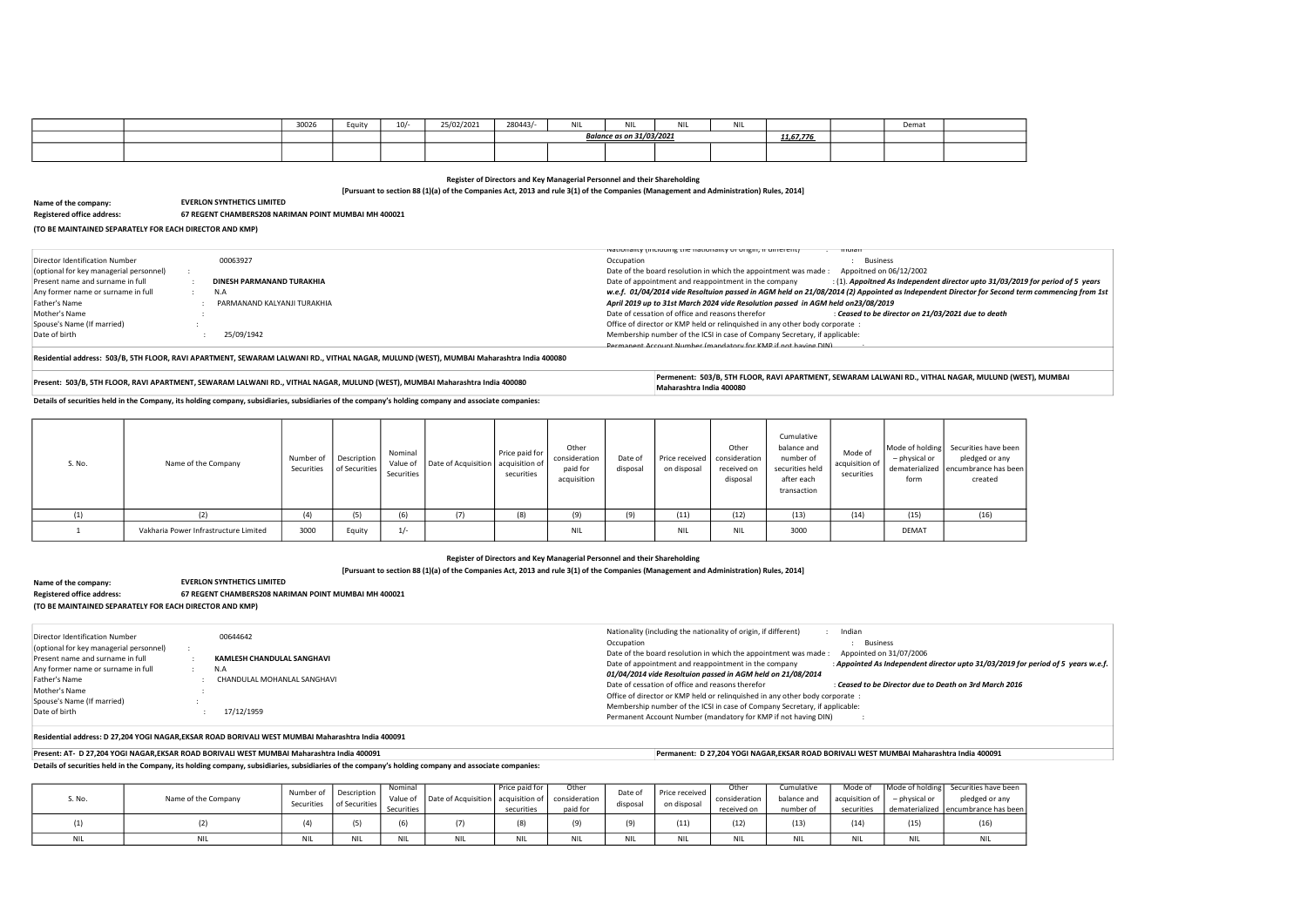# [Pursuant to section 88 (1)(a) of the Companies Act, 2013 and rule 3(1) of the Companies (Management and Administration) Rules, 2014]

Details of securities held in the Company, its holding company, subsidiaries, subsidiaries of the company's holding company and associate companies:

|                                                         | 1.913991111100300110                                 |
|---------------------------------------------------------|------------------------------------------------------|
| Name of the company:                                    | <b>EVERLON SYNTHETICS LIMITED</b>                    |
| <b>Registered office address:</b>                       | 67 REGENT CHAMBERS208 NARIMAN POINT MUMBAI MH 400021 |
| (TO BE MAINTAINED SEPARATELY FOR EACH DIRECTOR AND KMP) |                                                      |

| Director Identification Number          | 00052361                                                                                             | Nationality (including the nationality of origin, if different)<br>Indian     |
|-----------------------------------------|------------------------------------------------------------------------------------------------------|-------------------------------------------------------------------------------|
| (optional for key managerial personnel) |                                                                                                      | <b>Business</b><br>Occupation                                                 |
| Present name and surname in full        | VARSHA JITENDRA VAKHARIA                                                                             | 29/10/1999<br>Date of the board resolution in which the appointment was made: |
| Any former name or surname in full      | N.A                                                                                                  | Date of appointment and reappointment in the company                          |
| Father's Name                           | BALACHAND SOMCHAND SHAH                                                                              | Date of cessation of office and reasons therefor                              |
| Mother's Name                           |                                                                                                      | Office of director or KMP held or relinguished in any other body corporate:   |
| Spouse's Name (If married)              |                                                                                                      | Membership number of the ICSI in case of Company Secretary, if applicable:    |
| Date of birth                           | 25/08/1958                                                                                           | Permanent Account Number (mandatory for KMP if not having DIN)                |
|                                         | Residential address: 48, SAGAR DARSHAN, 81/83, BHULABHAI DESAI ROAD, Mumbai Maharashtra India 400026 |                                                                               |

|              |                            |            |               |            |                                     |                | Other         |                                 |                | Other         | Cumulative      |                                      | Mode of holding | Securities have |
|--------------|----------------------------|------------|---------------|------------|-------------------------------------|----------------|---------------|---------------------------------|----------------|---------------|-----------------|--------------------------------------|-----------------|-----------------|
|              |                            |            |               | Nominal    |                                     | Price paid for |               |                                 |                |               |                 | Mode of                              |                 |                 |
| S. No.       | Name of the Company        | Number of  | Description   | Value of   | Date of Acquisition                 | acquisition of | consideration | Date of                         | Price received | consideration | balance and     | acquisition of                       | - physical or   | pledged or      |
|              |                            | Securities | of Securities | Securities |                                     | securities     | paid for      | disposal                        | on disposal    | received on   | number of       | securities                           | dematerialized  | encumbrance h   |
|              |                            |            |               |            |                                     |                | acquisition   |                                 |                | disposal      | securities held |                                      | form            | created         |
| (1)          | (2)                        | (4)        | (5)           | (6)        | (7)                                 | (8)            | (9)           | (9)                             | (11)           | (12)          | (13)            | (14)                                 | (15)            | (16)            |
| $\mathbf{1}$ | Everlon Synthetics Limited | 16,39,920  | Equity        | $1/-$      | Opening Balance as<br>on 01/04/2013 |                | <b>NIL</b>    | <b>NIL</b>                      | <b>NIL</b>     | <b>NIL</b>    | 16,39,920       |                                      | Demat           |                 |
|              |                            | 126741     | Equity        | $1/-$      | 09-05-2014                          |                | <b>NIL</b>    | <b>NIL</b>                      | <b>NIL</b>     | <b>NIL</b>    |                 |                                      | Demat           |                 |
|              |                            | 177793     | Equity        | $1/-$      | 09-12-2014                          |                | <b>NIL</b>    | <b>NIL</b>                      | <b>NIL</b>     | <b>NIL</b>    |                 |                                      | Demat           |                 |
|              |                            | 113112     | Equity        | $1/-$      | 19-09-2014                          |                | <b>NIL</b>    | <b>NIL</b>                      | <b>NIL</b>     | <b>NIL</b>    |                 |                                      | Demat           |                 |
|              |                            | 66799      | Equity        | $1/-$      | 30-09-2014                          |                | <b>NIL</b>    | <b>NIL</b>                      | <b>NIL</b>     | <b>NIL</b>    |                 |                                      | Demat           |                 |
|              |                            | 3925       | Equity        | $1/-$      | 10-10-2014                          |                | <b>NIL</b>    | <b>NIL</b>                      | <b>NIL</b>     | <b>NIL</b>    |                 |                                      | Demat           |                 |
|              |                            |            |               |            |                                     |                |               | <b>Balance as on 31/03/2015</b> |                |               | 21,28,290       |                                      |                 |                 |
|              |                            |            |               |            |                                     |                |               |                                 |                |               |                 |                                      |                 |                 |
|              |                            |            |               |            |                                     |                |               |                                 |                |               |                 |                                      |                 |                 |
|              |                            | 39,05,846  | Equity        | $1/-$      | 13/11/2015                          |                | <b>NIL</b>    | <b>NIL</b>                      | <b>NIL</b>     | <b>NIL</b>    |                 | Acquried by<br>way of Right<br>issue |                 |                 |
|              |                            | 8940       | Equity        | $1/-$      | 20/11/2015                          |                | <b>NIL</b>    | <b>NIL</b>                      | <b>NIL</b>     | <b>NIL</b>    |                 |                                      |                 |                 |
|              |                            | 8940       | Equity        | $1/-$      | <b>NA</b>                           |                | <b>NIL</b>    | 27/11/2015                      |                | <b>NIL</b>    |                 |                                      |                 |                 |
|              |                            |            |               |            |                                     |                |               |                                 |                |               |                 |                                      |                 |                 |
|              |                            |            |               |            |                                     |                |               | <b>Balance as on 31/03/2016</b> |                |               | 60,34,136       |                                      |                 |                 |
|              |                            |            |               |            |                                     |                |               |                                 |                |               |                 |                                      |                 |                 |
|              |                            | 10750      | Equity        | $1/-$      | 15/04/2016                          |                | <b>NIL</b>    | <b>NIL</b>                      | <b>NIL</b>     | <b>NIL</b>    |                 | Open Market                          | Demat           |                 |
|              |                            | 75790      | Equity        | $1/-$      | 22/04/2016                          |                | <b>NIL</b>    | <b>NIL</b>                      | <b>NIL</b>     | <b>NIL</b>    |                 | Open Market                          | Demat           |                 |
|              |                            | 8289       | Equity        | $1/-$      | 29/04/2016                          |                | <b>NIL</b>    | <b>NIL</b>                      | <b>NIL</b>     | <b>NIL</b>    |                 | Open Market                          | Demat           |                 |
|              |                            | 4875       | Equity        | $1/-$      | 05-06-2016                          |                | <b>NIL</b>    | <b>NIL</b>                      | <b>NIL</b>     | <b>NIL</b>    |                 | Open Market                          | Demat           |                 |
|              |                            | 13275      | Equity        | $1/-$      | 13/05/2016                          |                | <b>NIL</b>    | <b>NIL</b>                      | <b>NIL</b>     | <b>NIL</b>    |                 | Open Market                          | Demat           |                 |
|              |                            | 11050      | Equity        | $1/-$      | 20/05/2016                          |                | <b>NIL</b>    | <b>NIL</b>                      | <b>NIL</b>     | <b>NIL</b>    |                 | Open Market                          | Demat           |                 |
|              |                            | 20000      | Equity        | $1/-$      | 06-10-2016                          |                | <b>NIL</b>    | <b>NIL</b>                      | <b>NIL</b>     | <b>NIL</b>    |                 | Open Market                          | Demat           |                 |
|              |                            | 235838     | Equity        | $1/-$      | 24/06/2016                          |                | <b>NIL</b>    | <b>NIL</b>                      | <b>NIL</b>     | <b>NIL</b>    |                 | Open Market                          | Demat           |                 |
|              |                            | 8900       | Equity        | $1/-$      | 30/06/2016                          |                | <b>NIL</b>    | <b>NIL</b>                      | <b>NIL</b>     | <b>NIL</b>    |                 | Open Market                          | Demat           |                 |
|              |                            | 8899       | Equity        | $1/-$      | 07-08-2016                          |                | <b>NIL</b>    | <b>NIL</b>                      | <b>NIL</b>     | <b>NIL</b>    |                 | Open Market                          | Demat           |                 |
|              |                            | 2900       | Equity        | $1/-$      | 15/07/2016                          |                | <b>NIL</b>    | <b>NIL</b>                      | <b>NIL</b>     | <b>NIL</b>    |                 | Open Market                          | Demat           |                 |
|              |                            | 6666       | Equity        | $1/-$      | 29/07/2016                          |                | <b>NIL</b>    | <b>NIL</b>                      | <b>NIL</b>     | <b>NIL</b>    |                 | Open Market                          | Demat           |                 |
|              |                            | 3251       | Equity        | $1/-$      | 08-05-2016                          |                | <b>NIL</b>    | <b>NIL</b>                      | <b>NIL</b>     | <b>NIL</b>    |                 | Open Market                          | Demat           |                 |
|              |                            | 7500       | Equity        | $1/-$      | 19/08/2016                          |                | <b>NIL</b>    | <b>NIL</b>                      | <b>NIL</b>     | <b>NIL</b>    |                 | Open Market                          | Demat           |                 |
|              |                            | 7450       |               | $1/-$      | 26/08/2016                          |                |               | <b>NIL</b>                      |                | <b>NIL</b>    |                 |                                      |                 |                 |
|              |                            |            | Equity        |            |                                     |                | <b>NIL</b>    |                                 | <b>NIL</b>     |               |                 | Open Market                          | Demat           |                 |
|              |                            | 29409      | Equity        | $1/-$      | 09-02-2016                          |                | <b>NIL</b>    | <b>NIL</b>                      | <b>NIL</b>     | <b>NIL</b>    |                 | Open Market                          | Demat           |                 |
|              |                            | 205099     | Equity        | $1/-$      | 09-09-2016                          |                | <b>NIL</b>    | <b>NIL</b>                      | <b>NIL</b>     | <b>NIL</b>    |                 | Open Market                          | Demat           |                 |
|              |                            | 675        | Equity        | $1/-$      | 16/09/2016                          |                | <b>NIL</b>    | <b>NIL</b>                      | <b>NIL</b>     | <b>NIL</b>    |                 | Open Market                          | Demat           |                 |
|              |                            | 2650       | Equity        | $1/-$      | 23/09/2016                          |                | <b>NIL</b>    | <b>NIL</b>                      | <b>NIL</b>     | <b>NIL</b>    |                 | Open Market                          | Demat           |                 |
|              |                            | 649        | Equity        | $1/-$      | 30/09/2016                          |                | <b>NIL</b>    | <b>NIL</b>                      | <b>NIL</b>     | <b>NIL</b>    |                 | Open Market                          | Demat           |                 |
|              |                            | 7300       | Equity        | $1/-$      | 21/10/2016                          |                | <b>NIL</b>    | <b>NIL</b>                      | <b>NIL</b>     | <b>NIL</b>    |                 | Open Market                          | Demat           |                 |
|              |                            | 250        | Equity        | $1/-$      | 28/10/2016                          |                | <b>NIL</b>    | <b>NIL</b>                      | <b>NIL</b>     | <b>NIL</b>    |                 | Open Market                          | Demat           |                 |
|              |                            | 225        | Equity        | $1/-$      | 11-04-2016                          |                | <b>NIL</b>    | <b>NIL</b>                      | <b>NIL</b>     | <b>NIL</b>    |                 | Open Market                          | Demat           |                 |
|              |                            | 3000       | Equity        | $1/-$      | 25/11/2016                          |                | <b>NIL</b>    | <b>NIL</b>                      | <b>NIL</b>     | <b>NIL</b>    |                 | Open Market                          | Demat           |                 |
|              |                            | 2400       | Equity        | $1/-$      | 12-02-2016                          |                | <b>NIL</b>    | <b>NIL</b>                      | <b>NIL</b>     | <b>NIL</b>    |                 | Open Market                          | Demat           |                 |
|              |                            |            |               |            |                                     |                |               |                                 |                |               |                 |                                      |                 |                 |

| ave been        |
|-----------------|
| or any          |
| e has bee       |
| <u>ed</u><br>;) |
|                 |
|                 |
|                 |
|                 |
|                 |
|                 |
|                 |
|                 |
|                 |
|                 |
|                 |
|                 |
|                 |
|                 |
|                 |
|                 |
|                 |
|                 |
|                 |
|                 |
|                 |
|                 |
|                 |
|                 |
|                 |
|                 |
|                 |
|                 |
|                 |
|                 |
|                 |
|                 |
|                 |
|                 |
|                 |
|                 |
|                 |
|                 |
|                 |
|                 |
|                 |
|                 |
|                 |

Present: AT- 48, SAGAR DARSHAN, 81/83, BHULABHAI DESAI ROAD, Mumbai Maharashtra India 400026 Permanent: 48, SAGAR DARSHAN, 81/83, BHULABHAI DESAI ROAD, Mumbai Maharashtra India 400026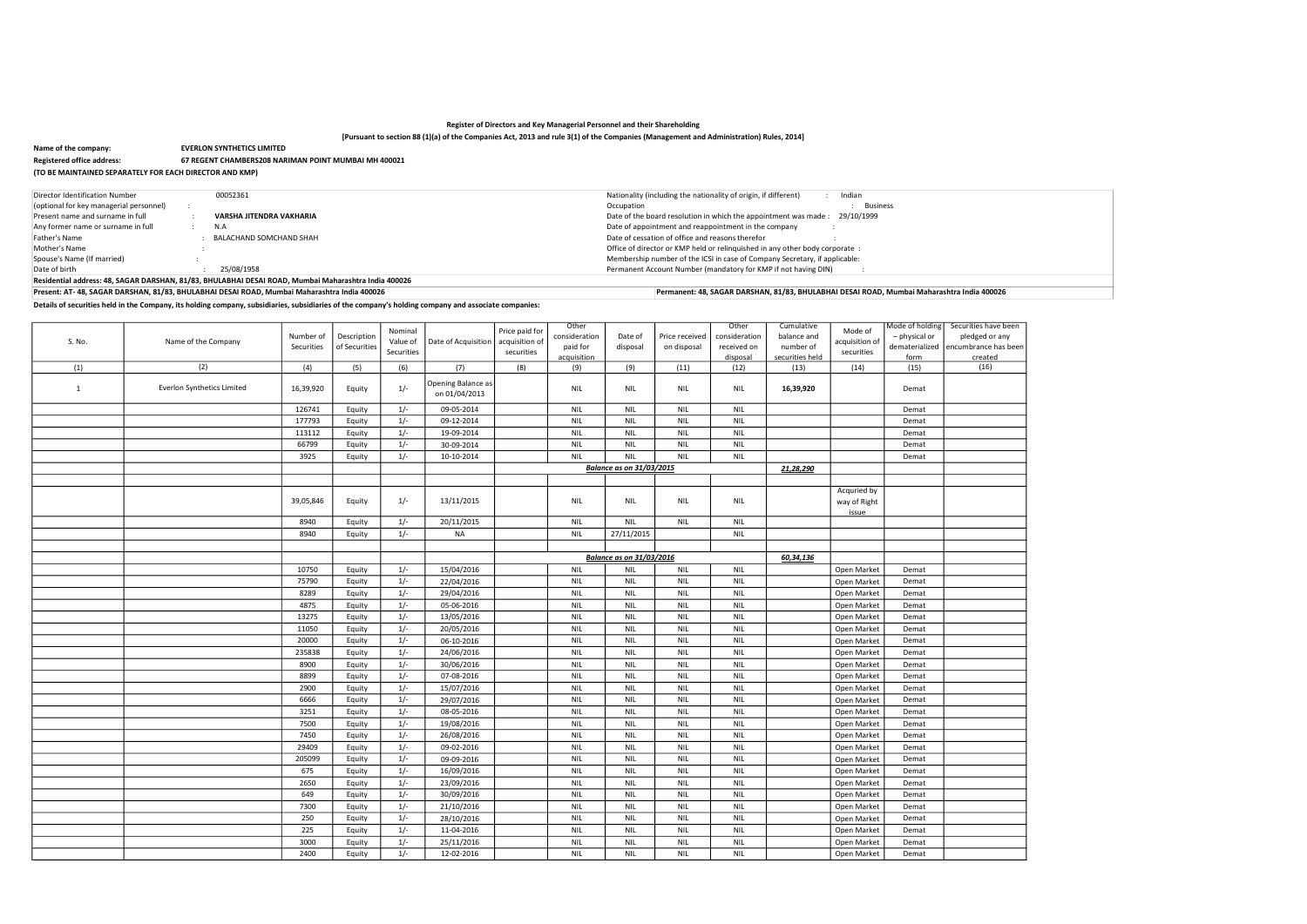|                                                                                                                                                | 2600        | Equity           | $1/-$            | 12-09-2016               | <b>NIL</b>               | <b>NIL</b>                      | <b>NIL</b>               | <b>NIL</b>                  |           | Open Market | Demat          |  |
|------------------------------------------------------------------------------------------------------------------------------------------------|-------------|------------------|------------------|--------------------------|--------------------------|---------------------------------|--------------------------|-----------------------------|-----------|-------------|----------------|--|
|                                                                                                                                                | 1350        | Equity           | $1/-$            | 16/12/2016               | <b>NIL</b>               | <b>NIL</b>                      | <b>NIL</b>               | <b>NIL</b>                  |           | Open Market | Demat          |  |
|                                                                                                                                                | 6062        | Equity           | $1/-$            | 23/12/2016               | <b>NIL</b>               | <b>NIL</b>                      | <b>NIL</b>               | <b>NIL</b>                  |           | Open Market | Demat          |  |
|                                                                                                                                                | 2600        |                  | $1/-$            | 30/12/2016               | <b>NIL</b>               | <b>NIL</b>                      | <b>NIL</b>               | <b>NIL</b>                  |           | Open Market | Demat          |  |
|                                                                                                                                                |             | Equity           |                  |                          |                          |                                 |                          |                             |           |             |                |  |
|                                                                                                                                                | 7373        | Equity           | $1/-$            | 01-06-2017               | <b>NIL</b>               | <b>NIL</b>                      | <b>NIL</b>               | <b>NIL</b>                  |           | Open Market | Demat          |  |
|                                                                                                                                                | 268         | Equity           | $1/-$            | 13/01/2017               | <b>NIL</b>               | <b>NIL</b>                      | <b>NIL</b>               | <b>NIL</b>                  |           | Open Market | Demat          |  |
|                                                                                                                                                | 750         | Equity           | $1/-$            | 20/01/2017               | <b>NIL</b>               | <b>NIL</b>                      | <b>NIL</b>               | <b>NIL</b>                  |           | Open Market | Demat          |  |
|                                                                                                                                                | 900         | Equity           | $1/-$            | 24/02/2017               | <b>NIL</b>               | <b>NIL</b>                      | <b>NIL</b>               | <b>NIL</b>                  |           | Open Market | Demat          |  |
|                                                                                                                                                | 3056        | Equity           | $1/-$            | 03-03-2017               | <b>NIL</b>               | <b>NIL</b>                      | <b>NIL</b>               | <b>NIL</b>                  |           | Open Market | Demat          |  |
|                                                                                                                                                | 646984      | Equity           | $1/-$            | 17/03/2017               | <b>NIL</b>               | <b>NIL</b>                      | <b>NIL</b>               | <b>NIL</b>                  |           | Open Market | Demat          |  |
|                                                                                                                                                |             |                  |                  |                          |                          |                                 |                          |                             |           |             |                |  |
|                                                                                                                                                | 9600        | Equity           | $1/-$            | 31/03/2017               | <b>NIL</b>               | <b>NIL</b>                      | <b>NIL</b>               | <b>NIL</b>                  |           |             | Demat          |  |
|                                                                                                                                                |             |                  |                  |                          |                          | <b>Balance as on 31/03/2017</b> |                          |                             | 73,92,769 |             |                |  |
|                                                                                                                                                |             |                  |                  |                          |                          |                                 |                          |                             |           |             |                |  |
|                                                                                                                                                | 500         | Equity           | $1/-$            | 04-07-2017               | <b>NIL</b>               | <b>NIL</b>                      | <b>NIL</b>               | <b>NIL</b>                  |           |             | Demat          |  |
|                                                                                                                                                | 2173        | Equity           | $1/-$            | 21/04/2017               | <b>NIL</b>               | <b>NIL</b>                      | <b>NIL</b>               | <b>NIL</b>                  |           |             | Demat          |  |
|                                                                                                                                                | 2400        | Equity           | $1/-$            | 28/04/2017               | <b>NIL</b>               | <b>NIL</b>                      | <b>NIL</b>               | <b>NIL</b>                  |           |             | Demat          |  |
|                                                                                                                                                | 825         | Equity           | $1/-$            | 05-05-2017               | <b>NIL</b>               | <b>NIL</b>                      | <b>NIL</b>               | <b>NIL</b>                  |           |             | Demat          |  |
|                                                                                                                                                | 1600        |                  | $1/-$            |                          | <b>NIL</b>               | <b>NIL</b>                      | <b>NIL</b>               | <b>NIL</b>                  |           |             |                |  |
|                                                                                                                                                |             | Equity           |                  | 05-12-2017               |                          |                                 |                          |                             |           |             | Demat          |  |
|                                                                                                                                                | 2540        | Equity           | $1/-$            | 19/05/2017               | <b>NIL</b>               | <b>NIL</b>                      | <b>NIL</b>               | <b>NIL</b>                  |           |             | Demat          |  |
|                                                                                                                                                | 1103        | Equity           | $1/-$            | 23/06/2017               | <b>NIL</b>               | <b>NIL</b>                      | <b>NIL</b>               | <b>NIL</b>                  |           |             | Demat          |  |
|                                                                                                                                                | 5           | Equity           | $1/-$            | 30/06/2017               | <b>NIL</b>               | <b>NIL</b>                      | <b>NIL</b>               | <b>NIL</b>                  |           |             | Demat          |  |
|                                                                                                                                                | 450         | Equity           | $1/-$            | 07-07-2017               | <b>NIL</b>               | <b>NIL</b>                      | <b>NIL</b>               | <b>NIL</b>                  |           |             | Demat          |  |
|                                                                                                                                                | 1070        | Equity           | $1/-$            | 14/07/2017               | <b>NIL</b>               | <b>NIL</b>                      | <b>NIL</b>               | <b>NIL</b>                  |           |             | Demat          |  |
|                                                                                                                                                | 1610        | Equity           | $1/-$            | 21/07/2017               | <b>NIL</b>               | <b>NIL</b>                      | <b>NIL</b>               | <b>NIL</b>                  |           |             | Demat          |  |
|                                                                                                                                                |             |                  |                  |                          |                          |                                 |                          |                             |           |             |                |  |
|                                                                                                                                                | 1080        | Equity           | $1/-$            | 08-04-2017               | <b>NIL</b>               | <b>NIL</b>                      | <b>NIL</b>               | <b>NIL</b>                  |           |             | Demat          |  |
|                                                                                                                                                | 450         | Equity           | $1/-$            | 11-08-2017               | <b>NIL</b>               | <b>NIL</b>                      | <b>NIL</b>               | <b>NIL</b>                  |           |             | Demat          |  |
|                                                                                                                                                | 1334        | Equity           | $1/-$            | 25/08/2017               | <b>NIL</b>               | <b>NIL</b>                      | <b>NIL</b>               | <b>NIL</b>                  |           |             | Demat          |  |
|                                                                                                                                                | 4202        | Equity           | $1/-$            | 09-01-2017               | <b>NIL</b>               | <b>NIL</b>                      | <b>NIL</b>               | <b>NIL</b>                  |           |             | Demat          |  |
|                                                                                                                                                | 8010        | Equity           | $1/-$            | 09-08-2017               | <b>NIL</b>               | <b>NIL</b>                      | <b>NIL</b>               | <b>NIL</b>                  |           |             | Demat          |  |
|                                                                                                                                                |             |                  |                  |                          |                          |                                 |                          |                             |           |             |                |  |
| <b>Equity Share Capital has been consolidated</b><br>from Rs.1/- per share to Rs.10/- per share                                                |             |                  |                  |                          |                          |                                 |                          |                             |           |             |                |  |
| and the same had been approved by the<br><b>Members of the Company at the last Annual</b><br><b>General Meeting of the Company held on 8th</b> | 9           | Equity           | $1/-$            | 30/09/2017               | NIL                      | <b>NIL</b>                      | <b>NIL</b>               | NIL                         |           |             | Demat          |  |
| September, 2017.                                                                                                                               |             |                  |                  |                          |                          |                                 |                          |                             |           |             |                |  |
|                                                                                                                                                | 275         |                  | $10/-$           | 11-03-2017               | <b>NIL</b>               | <b>NIL</b>                      | <b>NIL</b>               | <b>NIL</b>                  |           |             | Demat          |  |
|                                                                                                                                                |             | Equity           |                  |                          |                          |                                 |                          |                             |           |             |                |  |
|                                                                                                                                                | 413         | Equity           | $10/-$           | 10-11-2017               | <b>NIL</b>               | <b>NIL</b>                      | <b>NIL</b>               | <b>NIL</b>                  |           |             | Demat          |  |
|                                                                                                                                                | 2533        | Equity           | $10/-$           | 17/11/2017               | <b>NIL</b>               | <b>NIL</b>                      | <b>NIL</b>               | <b>NIL</b>                  |           |             | Demat          |  |
|                                                                                                                                                | 14          | Equity           | $10/-$           | 24/11/2017               | <b>NIL</b>               | <b>NIL</b>                      | <b>NIL</b>               | <b>NIL</b>                  |           |             | Demat          |  |
|                                                                                                                                                | 20          | Equity           | $10/-$           | 12-01-2017               | <b>NIL</b>               | <b>NIL</b>                      | <b>NIL</b>               | <b>NIL</b>                  |           |             | Demat          |  |
|                                                                                                                                                | 520         | Equity           | $10/-$           | 15/12/2017               | <b>NIL</b>               | <b>NIL</b>                      | <b>NIL</b>               | <b>NIL</b>                  |           |             | Demat          |  |
|                                                                                                                                                | 1832        | Equity           | $10/-$           | 22/12/2017               | <b>NIL</b>               | <b>NIL</b>                      | <b>NIL</b>               | $\ensuremath{\mathsf{NIL}}$ |           |             | Demat          |  |
|                                                                                                                                                | 1464        | Equity           | $10/-$           | 29/12/2017               | <b>NIL</b>               | <b>NIL</b>                      | <b>NIL</b>               | <b>NIL</b>                  |           |             | Demat          |  |
|                                                                                                                                                |             |                  |                  |                          |                          |                                 |                          |                             |           |             |                |  |
|                                                                                                                                                | 500         | Equity           | $10/-$           | 01-05-2018               | NIL                      | NIL                             | NIL                      | <b>NIL</b>                  |           |             | Demat          |  |
|                                                                                                                                                | 53999       | Equity           | $10/-$           | 01-12-2018               | <b>NIL</b>               | <b>NIL</b>                      | <b>NIL</b>               | <b>NIL</b>                  |           |             | Demat          |  |
|                                                                                                                                                | 340         | Equity           | $10/-$           | 19/01/2018               | <b>NIL</b>               | <b>NIL</b>                      | <b>NIL</b>               | <b>NIL</b>                  |           |             | Demat          |  |
|                                                                                                                                                | 1897        | Equity           | $10/-$           | 02-09-2018               | <b>NIL</b>               | <b>NIL</b>                      | <b>NIL</b>               | <b>NIL</b>                  |           |             | Demat          |  |
|                                                                                                                                                | 880         | Equity           | $10/-$           | 16/02/2018               | <b>NIL</b>               | <b>NIL</b>                      | <b>NIL</b>               | <b>NIL</b>                  |           |             | Demat          |  |
|                                                                                                                                                | 31450       | Equity           | $10/-$           | 23/02/2018               | <b>NIL</b>               | <b>NIL</b>                      | <b>NIL</b>               | <b>NIL</b>                  |           |             | Demat          |  |
|                                                                                                                                                | 70          | Equity           | $10/-$           | 03-02-2018               | <b>NIL</b>               | <b>NIL</b>                      | <b>NIL</b>               | <b>NIL</b>                  |           |             | Demat          |  |
|                                                                                                                                                | 30          | Equity           | $10/-$           | 03-09-2018               | <b>NIL</b>               | <b>NIL</b>                      | <b>NIL</b>               | <b>NIL</b>                  |           |             | Demat          |  |
|                                                                                                                                                |             |                  |                  |                          |                          | <b>NIL</b>                      |                          |                             |           |             |                |  |
|                                                                                                                                                | 80          | Equity           | $10/-$           | 16/03/2018               | <b>NIL</b>               |                                 | <b>NIL</b>               | <b>NIL</b>                  |           |             | Demat          |  |
|                                                                                                                                                | 98          | Equity           | $10/-$           | 23/03/2018               | <b>NIL</b>               | <b>NIL</b>                      | <b>NIL</b>               | <b>NIL</b>                  |           |             | Demat          |  |
|                                                                                                                                                |             |                  |                  |                          |                          | <b>Balance as on 31/03/2018</b> |                          |                             | 838628    |             |                |  |
|                                                                                                                                                | 310         | Equity           | $10/-$           | 06-04-2018               | <b>NIL</b>               | <b>NIL</b>                      | <b>NIL</b>               | NIL                         |           |             | Demat          |  |
|                                                                                                                                                | 240         | Equity           | $10/-$           | 20/04/2018               | <b>NIL</b>               | <b>NIL</b>                      | <b>NIL</b>               | <b>NIL</b>                  |           |             | Demat          |  |
|                                                                                                                                                | 300         | Equity           | $10/-$           | 27/04/2018               | <b>NIL</b>               | <b>NIL</b>                      | <b>NIL</b>               | <b>NIL</b>                  |           |             | Demat          |  |
|                                                                                                                                                | 120         | Equity           | $10/-$           | 04-05-2018               | <b>NIL</b>               | <b>NIL</b>                      | <b>NIL</b>               | <b>NIL</b>                  |           |             | Demat          |  |
|                                                                                                                                                |             |                  |                  |                          |                          |                                 |                          |                             |           |             |                |  |
|                                                                                                                                                | 780         | Equity           | $10/-$           | 08-06-2018               | <b>NIL</b>               | <b>NIL</b>                      | <b>NIL</b>               | <b>NIL</b>                  |           |             | Demat          |  |
|                                                                                                                                                | 311         | Equity           | $10/-$           | 15/06/2018               | <b>NIL</b>               | <b>NIL</b>                      | <b>NIL</b>               | <b>NIL</b>                  |           |             | Demat          |  |
|                                                                                                                                                | 610<br>1043 | Equity<br>Equity | $10/-$<br>$10/-$ | 22/06/2018<br>29/06/2018 | <b>NIL</b><br><b>NIL</b> | <b>NIL</b><br><b>NIL</b>        | <b>NIL</b><br><b>NIL</b> | <b>NIL</b><br><b>NIL</b>    |           |             | Demat<br>Demat |  |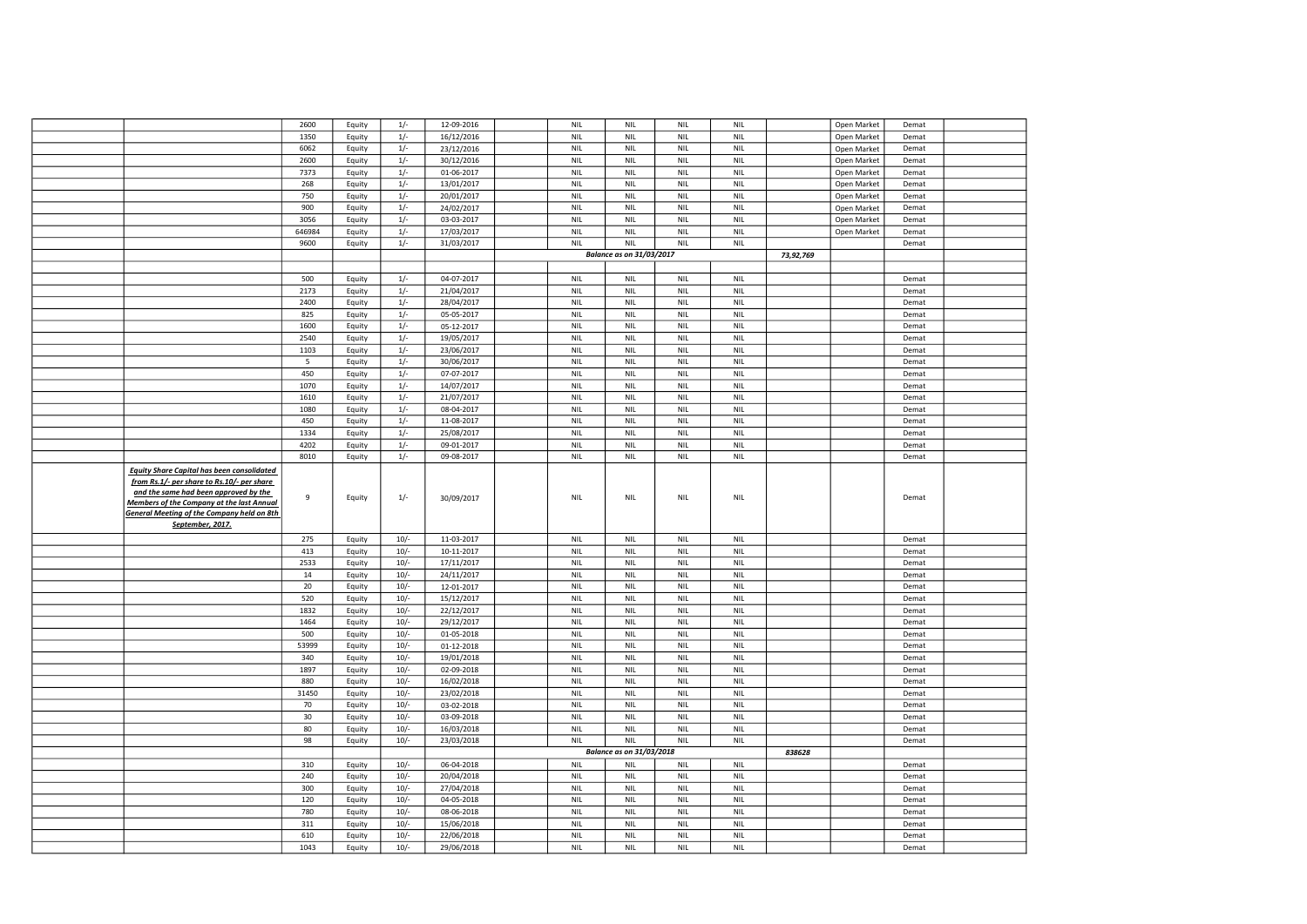|  | 400   | Equity | $10/-$ | 07-06-2018 |         | <b>NIL</b>                  | NIL                             | <b>NIL</b>                  | <b>NIL</b>                  |               | Demat |  |
|--|-------|--------|--------|------------|---------|-----------------------------|---------------------------------|-----------------------------|-----------------------------|---------------|-------|--|
|  | 330   | Equity | $10/-$ | 13/07/2018 |         | <b>NIL</b>                  | <b>NIL</b>                      | <b>NIL</b>                  | <b>NIL</b>                  |               | Demat |  |
|  | 728   | Equity | $10/-$ | 20/07/2018 |         | <b>NIL</b>                  | NIL                             | <b>NIL</b>                  | <b>NIL</b>                  |               | Demat |  |
|  |       |        |        |            |         |                             |                                 |                             |                             |               |       |  |
|  | 570   | Equity | $10/-$ | 27/07/2018 |         | <b>NIL</b>                  | <b>NIL</b>                      | <b>NIL</b>                  | <b>NIL</b>                  |               | Demat |  |
|  | 810   | Equity | $10/-$ | 03-08-2018 |         | <b>NIL</b>                  | <b>NIL</b>                      | <b>NIL</b>                  | <b>NIL</b>                  |               | Demat |  |
|  | 269   | Equity | $10/-$ | 24/08/2018 |         | <b>NIL</b>                  | NIL                             | <b>NIL</b>                  | <b>NIL</b>                  |               | Demat |  |
|  | 1260  | Equity | $10/-$ | 31/03/2018 |         | <b>NIL</b>                  | <b>NIL</b>                      | <b>NIL</b>                  | <b>NIL</b>                  |               | Demat |  |
|  |       |        |        |            |         |                             |                                 |                             |                             |               |       |  |
|  | 534   | Equity | $10/-$ | 09-07-2018 |         | <b>NIL</b>                  | <b>NIL</b>                      | <b>NIL</b>                  | <b>NIL</b>                  |               | Demat |  |
|  | 300   | Equity | $10/-$ | 14/09/2018 |         | <b>NIL</b>                  | <b>NIL</b>                      | <b>NIL</b>                  | <b>NIL</b>                  |               | Demat |  |
|  | 2365  | Equity | $10/-$ | 28/09/2018 |         | <b>NIL</b>                  | <b>NIL</b>                      | <b>NIL</b>                  | <b>NIL</b>                  |               | Demat |  |
|  | 1655  | Equity | $10/-$ | 10-05-2018 |         | <b>NIL</b>                  | NIL                             | <b>NIL</b>                  | <b>NIL</b>                  |               | Demat |  |
|  | 2500  | Equity | $10/-$ | 10-12-2018 |         | <b>NIL</b>                  | <b>NIL</b>                      | <b>NIL</b>                  | <b>NIL</b>                  |               | Demat |  |
|  |       |        |        |            |         |                             |                                 |                             |                             |               |       |  |
|  | 2713  | Equity | $10/-$ | 19/10/2018 |         | <b>NIL</b>                  | <b>NIL</b>                      | <b>NIL</b>                  | <b>NIL</b>                  |               | Demat |  |
|  | 300   | Equity | $10/-$ | 11-02-2018 |         | <b>NIL</b>                  | <b>NIL</b>                      | <b>NIL</b>                  | <b>NIL</b>                  |               | Demat |  |
|  | 301   | Equity | $10/-$ | 23/11/2018 |         | <b>NIL</b>                  | <b>NIL</b>                      | <b>NIL</b>                  | <b>NIL</b>                  |               | Demat |  |
|  | 395   | Equity | $10/-$ | 12-07-2018 |         | <b>NIL</b>                  | NIL                             | <b>NIL</b>                  | <b>NIL</b>                  |               | Demat |  |
|  |       |        |        |            |         |                             |                                 |                             |                             |               |       |  |
|  | 120   | Equity | $10/-$ | 14/12/2018 |         | <b>NIL</b>                  | <b>NIL</b>                      | <b>NIL</b>                  | <b>NIL</b>                  |               | Demat |  |
|  | 45013 | Equity | $10/-$ | 21/12/2018 |         | <b>NIL</b>                  | <b>NIL</b>                      | <b>NIL</b>                  | <b>NIL</b>                  |               | Demat |  |
|  | 200   | Equity | $10/-$ | 28/12/2018 |         | <b>NIL</b>                  | <b>NIL</b>                      | <b>NIL</b>                  | <b>NIL</b>                  |               | Demat |  |
|  | 180   | Equity | $10/-$ | 31/12/2018 |         | <b>NIL</b>                  | <b>NIL</b>                      | <b>NIL</b>                  | <b>NIL</b>                  |               | Demat |  |
|  |       |        |        |            |         |                             |                                 |                             |                             |               |       |  |
|  | 1     | Equity | $10/-$ | 01-04-2019 |         | <b>NIL</b>                  | <b>NIL</b>                      | <b>NIL</b>                  | <b>NIL</b>                  |               | Demat |  |
|  | 458   | Equity | $10/-$ | 11-01-2019 |         | <b>NIL</b>                  | <b>NIL</b>                      | <b>NIL</b>                  | <b>NIL</b>                  |               | Demat |  |
|  | 3110  | Equity | $10/-$ | 18/01/2019 |         | <b>NIL</b>                  | <b>NIL</b>                      | <b>NIL</b>                  | <b>NIL</b>                  |               | Demat |  |
|  | 1377  | Equity | $10/-$ | 25/01/2019 |         | <b>NIL</b>                  | <b>NIL</b>                      | <b>NIL</b>                  | <b>NIL</b>                  |               | Demat |  |
|  |       |        |        |            |         |                             |                                 |                             |                             |               |       |  |
|  | 1050  | Equity | $10/-$ | 02-01-2019 |         | <b>NIL</b>                  | <b>NIL</b>                      | <b>NIL</b>                  | <b>NIL</b>                  |               | Demat |  |
|  | 500   | Equity | $10/-$ | 15/02/2019 |         | <b>NIL</b>                  | NIL                             | <b>NIL</b>                  | <b>NIL</b>                  |               | Demat |  |
|  | 1285  | Equity | $10/-$ | 22/02/2019 |         | <b>NIL</b>                  | <b>NIL</b>                      | <b>NIL</b>                  | <b>NIL</b>                  |               | Demat |  |
|  | 1350  | Equity | $10/-$ | 03-01-2019 |         | <b>NIL</b>                  | <b>NIL</b>                      | <b>NIL</b>                  | <b>NIL</b>                  |               | Demat |  |
|  | 1047  |        | $10/-$ |            |         | <b>NIL</b>                  | <b>NIL</b>                      | <b>NIL</b>                  | <b>NIL</b>                  |               |       |  |
|  |       | Equity |        | 03-08-2019 |         |                             |                                 |                             |                             |               | Demat |  |
|  | 1005  | Equity | $10/-$ | 15/03/2019 |         | <b>NIL</b>                  | NIL                             | <b>NIL</b>                  | <b>NIL</b>                  |               | Demat |  |
|  | 3665  | Equity | $10/-$ | 22/03/2019 |         | <b>NIL</b>                  | NIL                             | <b>NIL</b>                  | <b>NIL</b>                  |               | Demat |  |
|  |       |        |        |            |         |                             |                                 |                             |                             |               |       |  |
|  |       |        |        |            |         |                             |                                 |                             |                             |               |       |  |
|  | 771   | Equity | $10/-$ | 29/03/2019 |         | <b>NIL</b>                  | <b>NIL</b>                      | <b>NIL</b>                  | <b>NIL</b>                  |               | Demat |  |
|  |       |        |        |            |         |                             |                                 |                             |                             |               |       |  |
|  |       |        |        |            |         |                             | <b>Balance as on 31/03/2019</b> |                             |                             | 918904        |       |  |
|  | 1545  | Equity | $10/-$ | 04-05-2019 |         | <b>NIL</b>                  | <b>NIL</b>                      | <b>NIL</b>                  | <b>NIL</b>                  |               | Demat |  |
|  |       |        |        |            |         |                             |                                 |                             |                             |               |       |  |
|  | 760   | Equity | $10/-$ | 31-05-2019 |         | <b>NIL</b>                  | <b>NIL</b>                      | <b>NIL</b>                  | <b>NIL</b>                  |               | Demat |  |
|  | 1693  | Equity | $10/-$ | 06-07-2019 |         | <b>NIL</b>                  | NIL                             | <b>NIL</b>                  | <b>NIL</b>                  |               | Demat |  |
|  | 3080  | Equity | $10/-$ | 14-06-2019 |         | <b>NIL</b>                  | <b>NIL</b>                      | <b>NIL</b>                  | <b>NIL</b>                  |               | Demat |  |
|  | 715   | Equity | $10/-$ | 21-06-2019 |         | <b>NIL</b>                  | NIL                             | <b>NIL</b>                  | <b>NIL</b>                  |               | Demat |  |
|  | 1120  | Equity | $10/-$ | 29-06-2019 |         | <b>NIL</b>                  | <b>NIL</b>                      | <b>NIL</b>                  | <b>NIL</b>                  |               | Demat |  |
|  |       |        |        |            |         |                             |                                 |                             |                             |               |       |  |
|  | 60    | Equity | $10/-$ | 07-05-2019 |         | <b>NIL</b>                  | <b>NIL</b>                      | <b>NIL</b>                  | <b>NIL</b>                  |               | Demat |  |
|  | 20000 | Equity | $10/-$ | 23-08-2019 |         | $\ensuremath{\mathsf{NIL}}$ | <b>NIL</b>                      | $\ensuremath{\mathsf{NIL}}$ | $\ensuremath{\mathsf{NIL}}$ |               | Demat |  |
|  | 680   | Equity | $10/-$ | 30-08-2019 |         | <b>NIL</b>                  | NIL                             | NIL                         | <b>NIL</b>                  |               | Demat |  |
|  | 1226  | Equity | $10/-$ | 09-06-2019 |         | <b>NIL</b>                  | <b>NIL</b>                      | <b>NIL</b>                  | <b>NIL</b>                  |               | Demat |  |
|  | 280   |        |        |            |         |                             | <b>NIL</b>                      | NIL                         | <b>NIL</b>                  |               | Demat |  |
|  |       | Equity | $10/-$ | 13-09-2019 |         | <b>NIL</b>                  |                                 |                             |                             |               |       |  |
|  | 1403  | Equity | $10/-$ | 20-09-2019 |         | <b>NIL</b>                  | <b>NIL</b>                      | <b>NIL</b>                  | <b>NIL</b>                  |               | Demat |  |
|  | 1415  | Equity | $10/-$ | 27-09-2019 |         | <b>NIL</b>                  | <b>NIL</b>                      | <b>NIL</b>                  | <b>NIL</b>                  |               | Demat |  |
|  | 210   | Equity | $10/-$ | 30-09-2019 |         | <b>NIL</b>                  | <b>NIL</b>                      | <b>NIL</b>                  | <b>NIL</b>                  |               | Demat |  |
|  | 1210  | Equity | $10/-$ | 10-04-2019 |         | <b>NIL</b>                  | NIL                             | NIL                         | <b>NIL</b>                  |               | Demat |  |
|  |       |        |        |            |         |                             |                                 |                             |                             |               |       |  |
|  | 156   | Equity | $10/-$ | 15-11-2019 |         | <b>NIL</b>                  | <b>NIL</b>                      | <b>NIL</b>                  | <b>NIL</b>                  |               | Demat |  |
|  | 560   | Equity | $10/-$ | 22-11-2019 |         | <b>NIL</b>                  | <b>NIL</b>                      | <b>NIL</b>                  | <b>NIL</b>                  |               | Demat |  |
|  | 381   | Equity | $10/-$ | 29-11-2019 |         | <b>NIL</b>                  | <b>NIL</b>                      | <b>NIL</b>                  | <b>NIL</b>                  |               | Demat |  |
|  | 400   | Equity | $10/-$ | 12-06-2019 |         | <b>NIL</b>                  | NIL                             | <b>NIL</b>                  | <b>NIL</b>                  |               | Demat |  |
|  |       |        |        |            |         |                             |                                 |                             |                             |               |       |  |
|  | 956   | Equity | $10/-$ | 13-12-2019 |         | <b>NIL</b>                  | <b>NIL</b>                      | <b>NIL</b>                  | <b>NIL</b>                  |               | Demat |  |
|  | 2740  | Equity | $10/-$ | 20-12-2019 |         | NIL                         | <b>NIL</b>                      | NIL                         | <b>NIL</b>                  |               | Demat |  |
|  | 1046  | Equity | $10/-$ | 27-12-2019 |         | <b>NIL</b>                  | <b>NIL</b>                      | <b>NIL</b>                  | $\ensuremath{\mathsf{NIL}}$ |               | Demat |  |
|  | 400   | Equity | $10/-$ | 14-02-2020 |         | <b>NIL</b>                  | <b>NIL</b>                      | <b>NIL</b>                  | <b>NIL</b>                  |               | Demat |  |
|  |       |        |        |            |         |                             | <b>Balance as on 31/03/2020</b> |                             |                             |               |       |  |
|  |       |        |        |            |         |                             |                                 |                             |                             | 960940        |       |  |
|  | 18    | Equity | $10/-$ | 11-06-2020 | $176/-$ | <b>NIL</b>                  | NIL                             | NIL                         | <b>NIL</b>                  | 960958        |       |  |
|  |       |        |        |            |         |                             |                                 |                             |                             |               |       |  |
|  |       |        |        |            |         |                             | Balance as on 31/03/2021        |                             |                             | <u>960958</u> | Demat |  |
|  |       |        |        |            |         |                             |                                 |                             |                             |               |       |  |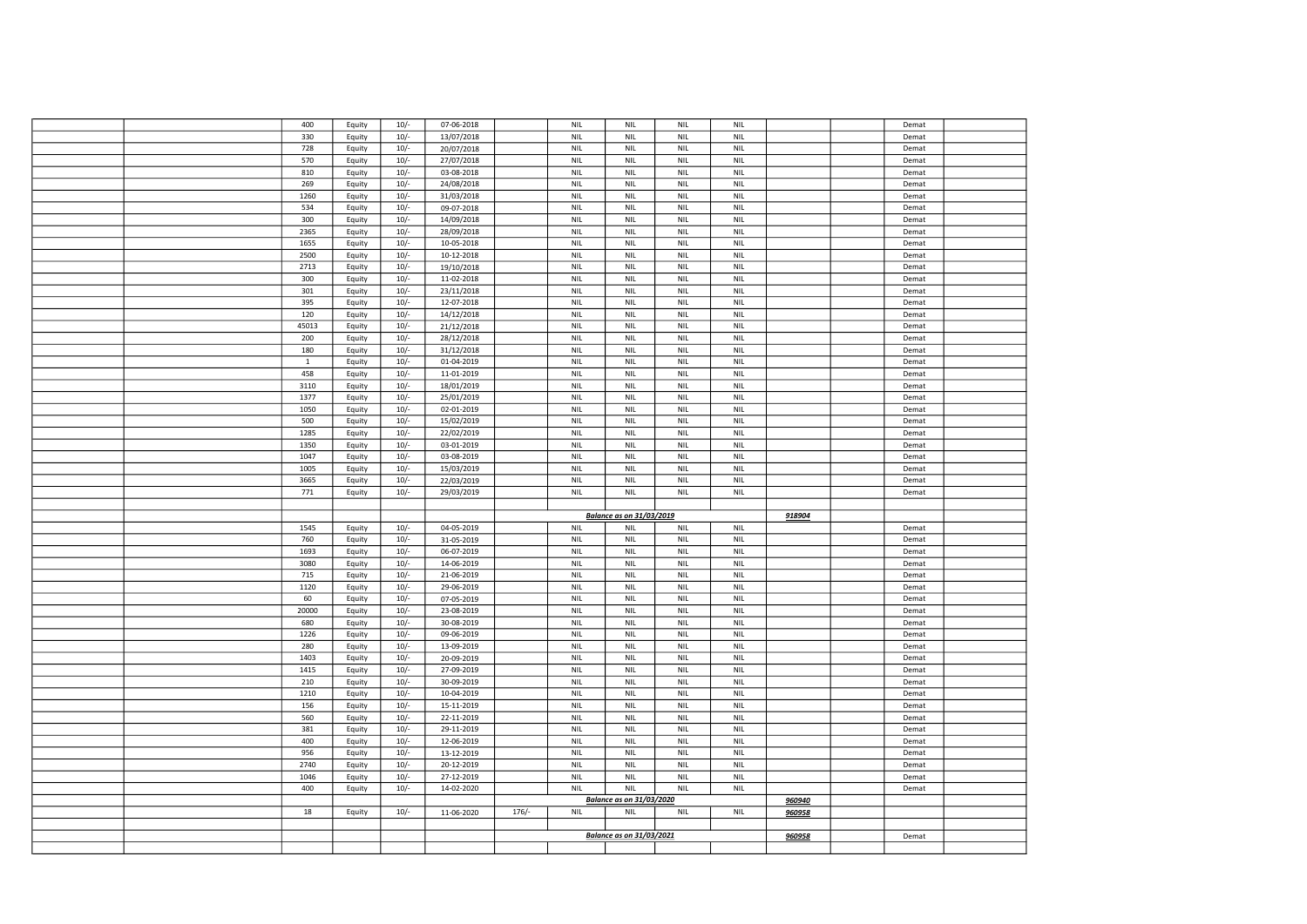| ,他们的心里不知道,他们的心里不知道,他们的心里不知道,他们的心里不知道,他们的心里不知道,他们的心里不知道,他们的心里不知道,他们的心里不知道,他们的心里不知 |  |  |  |  |  | the contract of the contract of the contract of the contract of the contract of the contract of the contract of |  |
|----------------------------------------------------------------------------------|--|--|--|--|--|-----------------------------------------------------------------------------------------------------------------|--|
|                                                                                  |  |  |  |  |  |                                                                                                                 |  |
|                                                                                  |  |  |  |  |  |                                                                                                                 |  |

[Pursuant to section 88 (1)(a) of the Companies Act, 2013 and rule 3(1) of the Companies (Management and Administration) Rules, 2014]

Details of securities held in the Company, its holding company, subsidiaries, subsidiaries of the company's holding company and associate companies:

## Register of Directors and Key Managerial Personnel and their Shareholding

[Pursuant to section 88 (1)(a) of the Companies Act, 2013 and rule 3(1) of the Companies (Management and Administration) Rules, 2014]

Details of securities held in the Company, its holding company, subsidiaries, subsidiaries of the company's holding company and associate companies:

Name of the company: Registered office address: (TO BE MAINTAINED SEPARATELY FOR EACH DIRECTOR AND KMP) EVERLON SYNTHETICS LIMITED 67 REGENT CHAMBERS208 NARIMAN POINT MUMBAI MH 400021

Register of Directors and Key Managerial Personnel and their Shareholding

[Pursuant to section 88 (1)(a) of the Companies Act, 2013 and rule 3(1) of the Companies (Management and Administration) Rules, 2014]

| Director Identification Number          |                                                                                |                                                                                                                 |
|-----------------------------------------|--------------------------------------------------------------------------------|-----------------------------------------------------------------------------------------------------------------|
| (optional for key managerial personnel) |                                                                                | Nationality (including the nationality of origin, if different)<br>Indian                                       |
| Present name and surname in full        | SUBODH LAXMAN MORE                                                             | Service<br>Occupation                                                                                           |
| Any former name or surname in full      |                                                                                | Date of the board resolution in which the appointment was made: Appointed as Company Secretary w.e.f.01/12/2014 |
|                                         | LAXMAN MORE                                                                    | Date of cessation of office and reasons therefor<br>Resigned as Company Secretary on 23/05/2015                 |
| Father's Name                           |                                                                                | Office of director or KMP held or relinguished in any other body corporate:                                     |
| Mother's Name                           |                                                                                | Membership number of the ICSI in case of Company Secretary, if applicable: A27577                               |
| Spouse's Name (If married)              |                                                                                | Permanent Account Number (mandatory for KMP if not having DIN)<br>:AOGPM9057D                                   |
| Date of birth                           |                                                                                |                                                                                                                 |
|                                         | AC C 409 Beed accounts and Hellinger that Belonding Belonding Peak There And O |                                                                                                                 |

Name of the company:

(TO BE MAINTAINED SEPARATELY FOR EACH DIRECTOR AND KMP)

ave been or any e has beer ed:

Securities have been ed or any nce has b<br>16)

Name of the company: Registered office address: (TO BE MAINTAINED SEPARATELY FOR EACH DIRECTOR AND KMP) EVERLON SYNTHETICS LIMITED 67 REGENT CHAMBERS208 NARIMAN POINT MUMBAI MH 400021

AS C- 102, Pandurang Apartment, Kashi Nagar, Vimal Dairy Road, Bhayander (East) Thane 401105

Present: C- 102, Pandurang Apartment, Kashi Nagar, Vimal Dairy Road, Bhayander (East) Thane 401105 Permenent: C- 102, Pandurang Apartment, Kashi Nagar, Vimal Dairy Road, Bhayander (East) Thane 401105

| S. No. | Name of the Company        | Number of | $\Box$ Description $\Box$<br>Securities   of Securities | Nominal<br>Securities | Value of   Date of Acquisition   acquisition of | Price paid for I<br>securities | Other<br>consideration<br>paid for<br>acquisition | Date of<br>disposal | Price received<br>on disposal | Other<br>consideration<br>received on<br>disposal | Cumulative<br>balance and<br>number of<br>securities held<br>after each<br>transaction | Mode of<br>acquisition of<br>securities | Mode of holding Securities ha<br>- physical or<br>dematerialized encumbrance<br>form | pledged o<br>create |
|--------|----------------------------|-----------|---------------------------------------------------------|-----------------------|-------------------------------------------------|--------------------------------|---------------------------------------------------|---------------------|-------------------------------|---------------------------------------------------|----------------------------------------------------------------------------------------|-----------------------------------------|--------------------------------------------------------------------------------------|---------------------|
|        |                            | (1)       | (5)                                                     | (6)                   |                                                 | (8)                            | (9)                                               | (9)                 | (11)                          | (12)                                              | (13)                                                                                   | (14)                                    | (15)                                                                                 | (16)                |
|        | EVERLON SYNTHETICS LIMITED | 24330     | Equity                                                  | $1/-$                 |                                                 |                                | <b>NIL</b>                                        |                     |                               |                                                   | 3000                                                                                   |                                         | <b>DEMAT</b>                                                                         |                     |

| No. | Name of the Company | Number of<br>Securities | Description<br>l of Securities I | ivominal<br>Value of<br>Securities | Date of Acquisition | Price paid for<br>' acquisition of<br><b>Securities</b> | otner<br>consideration<br>naid for | Date of<br>disposal | Price received<br>on disposal | otner<br>consideration<br>received on | cumulative<br>balance and<br>numher of | ινισαε σι<br>$\,$ acquisition of $\,$<br>securities | i Mode of nolding i<br>– physical or<br>dematerialized Lencumbrance | <del>securities na</del><br>pledged c |
|-----|---------------------|-------------------------|----------------------------------|------------------------------------|---------------------|---------------------------------------------------------|------------------------------------|---------------------|-------------------------------|---------------------------------------|----------------------------------------|-----------------------------------------------------|---------------------------------------------------------------------|---------------------------------------|
|     |                     |                         |                                  |                                    |                     | 181                                                     | $\sim$                             |                     | (11)                          | 12)                                   | (13)                                   | (14)                                                | (15)                                                                |                                       |
|     |                     |                         |                                  | <b>NIL</b>                         |                     | M<br><b>UNIL</b>                                        | <b>NIL</b>                         | . אונ               | <b>NIL</b>                    |                                       |                                        | <b>NIL</b>                                          | MIL                                                                 | <b>NIL</b>                            |

Registered office address: 67 REGENT CHAMBERS208 NARIMAN POINT MUMBAI MH 400021

| Date of the board resolution in which the appointment was made: Appointed as Chief Financial officer w.e.f.01/12/2014<br>Resigned as Chief Financial officer on 09/08/2018<br>Date of cessation of office and reasons therefor<br>Office of director or KMP held or relinguished in any other body corporate :<br>Membership number of the ICSI in case of Company Secretary, if applicable:<br>Permanent Account Number (mandatory for KMP if not having DIN) |
|----------------------------------------------------------------------------------------------------------------------------------------------------------------------------------------------------------------------------------------------------------------------------------------------------------------------------------------------------------------------------------------------------------------------------------------------------------------|
|                                                                                                                                                                                                                                                                                                                                                                                                                                                                |

Present: Permenent:

EVERLON SYNTHETICS LIMITED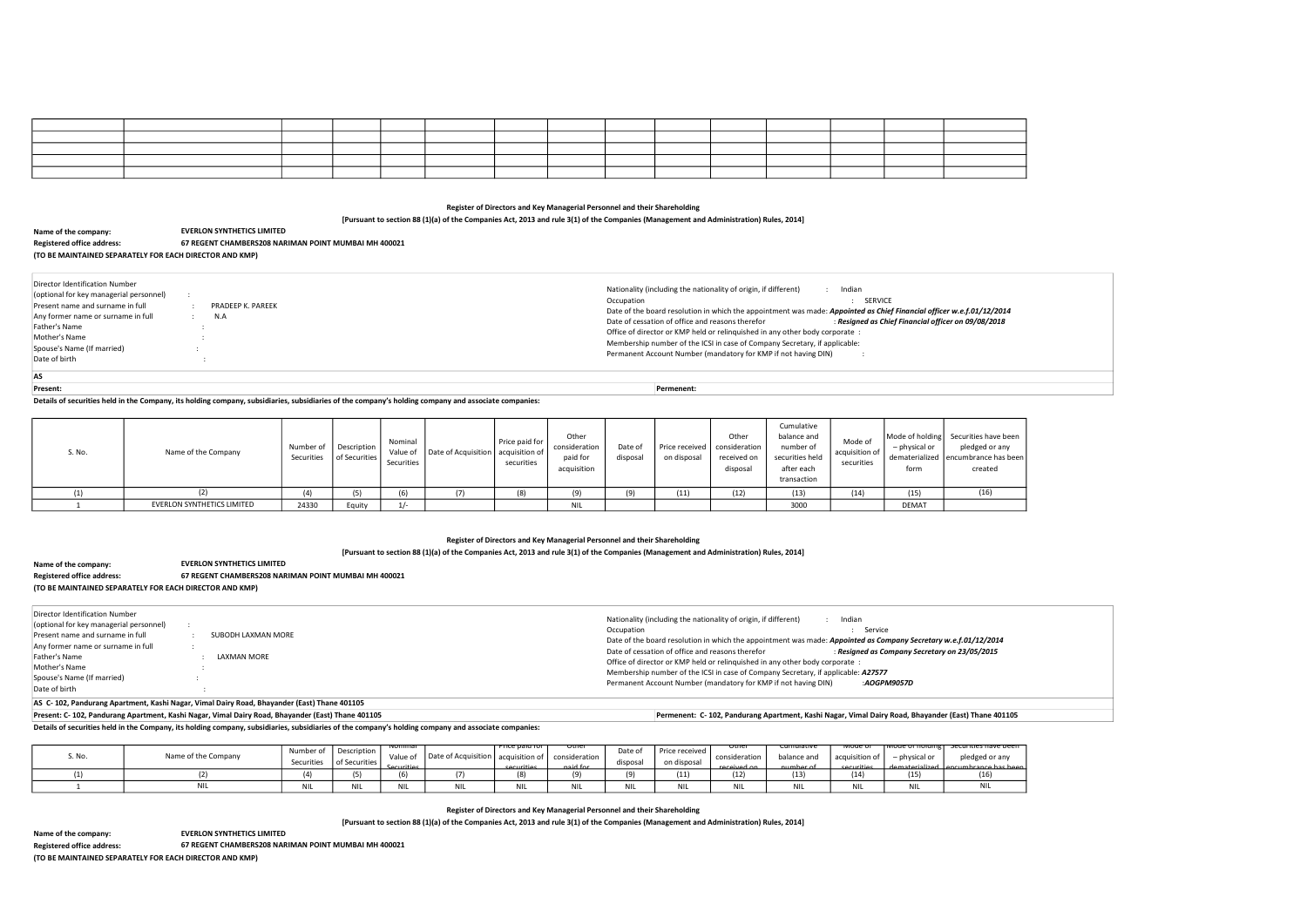Details of securities held in the Company, its holding company, subsidiaries, subsidiaries of the company's holding company and associate companies:

Details of securities held in the Company, its holding company, subsidiaries, subsidiaries of the company's holding company and associate companies:

Register of Directors and Key Managerial Personnel and their Shareholding

[Pursuant to section 88 (1)(a) of the Companies Act, 2013 and rule 3(1) of the Companies (Management and Administration) Rules, 2014]

| Present: | Permenent: |
|----------|------------|

Details of securities held in the Company, its holding company, subsidiaries, subsidiaries of the company's holding company and associate companies:

Residential address: 373/D, VASUDEV SADAN, TELANG CROSS ROAD NO 3, OPP JAIN CLINIC, MATUNGA (EAST),MUMBAI Maharashtra India 400019

| AS                                                                        |                     |                                                                                                                                                 |
|---------------------------------------------------------------------------|---------------------|-------------------------------------------------------------------------------------------------------------------------------------------------|
| Date of birth                                                             | 03/08/1968          |                                                                                                                                                 |
| Spouse's Name (If married)                                                |                     | Permanent Account Number (mandatory for KMP if not having DIN)<br>: ANAPM4225G                                                                  |
| Mother's Name                                                             |                     | Membership number of the ICSI in case of Company Secretary, if applicable:                                                                      |
| Father's Name                                                             | MADHUKAR MANE       | Office of director or KMP held or relinguished in any other body corporate :                                                                    |
| Any former name or surname in full                                        |                     | Date of cessation of office and reasons therefor                                                                                                |
| Present name and surname in full                                          | VIVEK MADHUKAR MANE | Occupation<br>Service<br>Date of the board resolution in which the appointment was made: Appointed as Chief Financial Officer w.e.f. 12/11/2018 |
| Director Identification Number<br>(optional for key managerial personnel) |                     | Nationality (including the nationality of origin, if different)<br>Indian                                                                       |

| i. No. | Name of the Company | Number of<br>Securities | Description<br>of Securities | <u>ivominal</u><br>Value of<br>Securities | Date of Acquisition   acquisition of | <u>Price paid for</u><br>securities | otnei<br>consideration<br>naid for | Date of<br>disposal | Price received<br>on disposal | otner<br>consideration<br>received on | cumulative<br>balance and<br>number of | woae or<br>acquisition of<br>securities | TMODE OF HOIDING L<br>$-$ physical or<br>dematerialized Lencumbrance | <del>securities na</del><br>pledged o |
|--------|---------------------|-------------------------|------------------------------|-------------------------------------------|--------------------------------------|-------------------------------------|------------------------------------|---------------------|-------------------------------|---------------------------------------|----------------------------------------|-----------------------------------------|----------------------------------------------------------------------|---------------------------------------|
|        |                     | $\sqrt{2}$              |                              | . U J                                     |                                      | (8)                                 | (9)                                | $\sim$              | (11)                          | (12)                                  | (13)                                   | (14)                                    | (15)                                                                 |                                       |
|        |                     | <b>NIL</b>              |                              |                                           |                                      | <b>NII</b><br>INIL                  | NII                                | NIL                 | NI                            |                                       | <b>NII</b>                             | <b>NIL</b>                              | <b>NIL</b>                                                           | <b>NIL</b>                            |

| Director Identification Number                                                                                    |                  | Nationality (including the nationality of origin, if different)<br>Indian                                                                                                                                                                                                                                                         |
|-------------------------------------------------------------------------------------------------------------------|------------------|-----------------------------------------------------------------------------------------------------------------------------------------------------------------------------------------------------------------------------------------------------------------------------------------------------------------------------------|
| (optional for key managerial personnel)<br>Present name and surname in full<br>Any former name or surname in full | Sandeep S. Gupta | Service<br>Occupation<br>Date of the board resolution in which the appointment was made: Appointed as Company Secretary w.e.f.06/08/2015                                                                                                                                                                                          |
| Father's Name<br>Mother's Name<br>Spouse's Name (If married)<br>Date of birth                                     |                  | Date of cessation of office and reasons therefor<br>: Resigned as Company Secretary on 02/05/2019<br>Office of director or KMP held or relinguished in any other body corporate :<br>Membership number of the ICSI in case of Company Secretary, if applicable:<br>Permanent Account Number (mandatory for KMP if not having DIN) |

| Name of the company:                                    | <b>EVERLON SYNTHETICS LIMITED</b>                    |
|---------------------------------------------------------|------------------------------------------------------|
| <b>Registered office address:</b>                       | 67 REGENT CHAMBERS208 NARIMAN POINT MUMBAI MH 400021 |
| (TO BE MAINTAINED SEPARATELY FOR EACH DIRECTOR AND KMP) |                                                      |

## Name of the company: Registered office address: (TO BE MAINTAINED SEPARATELY FOR EACH DIRECTOR AND KMP) EVERLON SYNTHETICS LIMITED 67 REGENT CHAMBERS208 NARIMAN POINT MUMBAI MH 400021

| Present: 373/D, VASUDEV SADAN, TELANG CROSS ROAD NO 3, OPP JAIN CLINIC, MATUNGA (EAST), MUMBAI Maharashtra India 400019 | ן וכמוז וויטוען (כמון די האטאר), וואטארן נאט איז טאט א א די איז א א די אט א די אט א די א די האטארי א די האטארי<br>400019 |
|-------------------------------------------------------------------------------------------------------------------------|--------------------------------------------------------------------------------------------------------------------------|
| .                                                                                                                       |                                                                                                                          |

<del>, nave bee</del>n d or any ence has been<br>16)

onsecutive years to hold office upto on passed in AGM held on

have been d or any nce has been ated

| S. No. | Name of the Company | Number of<br>Securities | I Description  <br>of Securities | Nominal<br>Value of<br>Securities | <sup>c</sup>   Date of Acquisition   acquisition of | Price paid for<br>securities | Other<br>consideration<br>paid for<br>acquisition | Date of<br>disposal | Price received  <br>on disposal | Othei<br>consideration<br>received on<br>disposal | Cumulative<br>balance and<br>number of<br>securities held | Mode of<br>acquisition of<br>securities | Mode of holding  <br>– physical or<br>dematerialized encumbrance<br>torm | Securities ha<br>pledged o<br>create |
|--------|---------------------|-------------------------|----------------------------------|-----------------------------------|-----------------------------------------------------|------------------------------|---------------------------------------------------|---------------------|---------------------------------|---------------------------------------------------|-----------------------------------------------------------|-----------------------------------------|--------------------------------------------------------------------------|--------------------------------------|
|        |                     | $\mathbf{A}$            | $\epsilon$                       | $\sim$                            |                                                     | (8)                          | (0)<br>171                                        |                     | (11)                            | (12)<br>ΠZ                                        | (13)                                                      | (14)                                    | (15)                                                                     | (16)                                 |
|        |                     | <b>NIL</b>              | <b>A111</b><br>IN L              | <b>NIL</b>                        | <b>NIL</b>                                          | NIL                          | <b>NIL</b>                                        | <b>NIL</b>          | <b>NIL</b>                      |                                                   | <b>NIL</b>                                                | <b>NIL</b>                              | <b>NII</b>                                                               | <b>NIL</b>                           |

| Director Identification Number          | 00087248                  | Nationality (including the nationality of origin, if different)<br>Indian                                           |
|-----------------------------------------|---------------------------|---------------------------------------------------------------------------------------------------------------------|
| (optional for key managerial personnel) |                           | Business<br>Occupation                                                                                              |
| Present name and surname in full        | NITIN ISHWARLAL PAREKH    | Date of the board resolution in which the appointment was made :<br>Appointed as Additional Director on 29/03/2016  |
| Any former name or surname in full      | N.A                       | : Appointed As Independent director for 5 consecut<br>Date of appointment and reappointment in the company          |
| Father's Name                           | ISHWARLAL MAGANLAL PAREKH | conclusion of AGM of the Company to be held in respect of Financial Year ending 31st March 2021 vide resolution pas |
| Mother's Name                           |                           | 20/08/2016.                                                                                                         |
| Spouse's Name (If married)              |                           | Date of cessation of office and reasons therefor                                                                    |
| Date of birth                           | 12/01/1953                | Office of director or KMP held or relinguished in any other body corporate :                                        |

# Register of Directors and Key Managerial Personnel and their Shareholding

[Pursuant to section 88 (1)(a) of the Companies Act, 2013 and rule 3(1) of the Companies (Management and Administration) Rules, 2014]

Securities have been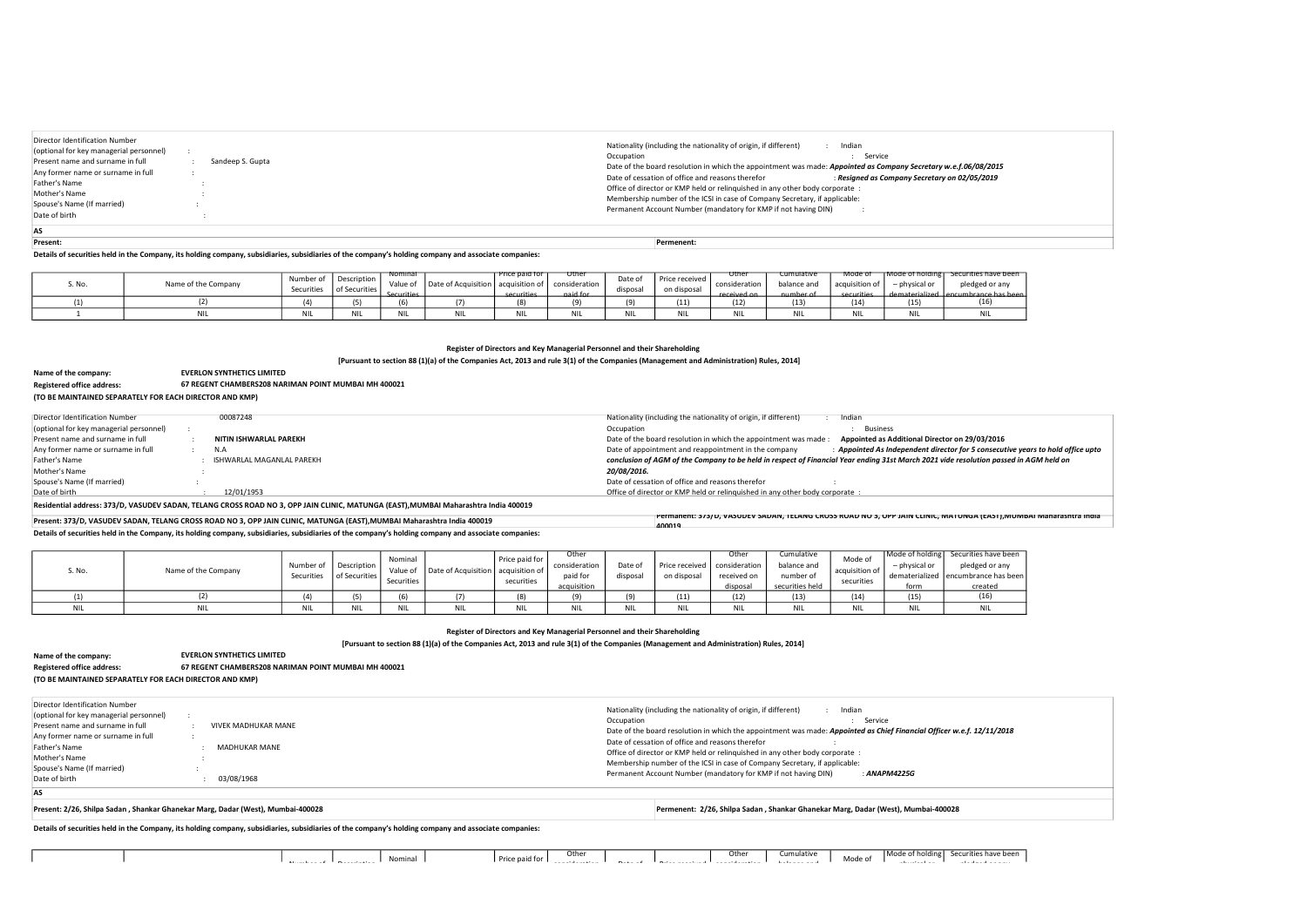[Pursuant to section 88 (1)(a) of the Companies Act, 2013 and rule 3(1) of the Companies (Management and Administration) Rules, 2014]

Details of securities held in the Company, its holding company, subsidiaries, subsidiaries of the company's holding company and associate companies:

# Register of Directors and Key Managerial Personnel and their Shareholding [Pursuant to section 88 (1)(a) of the Companies Act, 2013 and rule 3(1) of the Companies (Management and Administration) Rules, 2014]

Residential address: 187, B-3, SFS 208, 4TH PHASE, NR. MOTHER DAIRY,YELAHANKA NEW TOWN,BANGALORE,Karnataka-KA 560064

Present:187, B-3, SFS 208, 4TH PHASE, NR. MOTHER DAIRY,YELAHANKA NEW TOWN,BANGALORE,Karnataka-KA 560064 Permanent: 187, B-3, SFS 208, 4TH PHASE, NR. MOTHER DAIRY,YELAHANKA NEW TOWN,BANGALORE,Karnataka-KA 560064

Details of securities held in the Company, its holding company, subsidiaries, subsidiaries of the company's holding company and associate companies:

| Name of the company:                                    | <b>EVERLON SYNTHETICS LIMITED</b>                    |
|---------------------------------------------------------|------------------------------------------------------|
| <b>Registered office address:</b>                       | 67 REGENT CHAMBERS208 NARIMAN POINT MUMBAI MH 400021 |
| (TO BE MAINTAINED SEPARATELY FOR EACH DIRECTOR AND KMP) |                                                      |

# Register of Directors and Key Managerial Personnel and their Shareholding

[Pursuant to section 88 (1)(a) of the Companies Act, 2013 and rule 3(1) of the Companies (Management and Administration) Rules, 2014]

Name of the company:

(TO BE MAINTAINED SEPARATELY FOR EACH DIRECTOR AND KMP)

| or any      |
|-------------|
| e has been: |
| ted         |
| 5)          |
|             |

nave been d or any eco has h<br>16)

nclusion of AGM of the Company to  $H$ held on 11/09/2020

nave bee l or any re has be

Registered office address: 67 REGENT CHAMBERS208 NARIMAN POINT MUMBAI MH 400021

EVERLON SYNTHETICS LIMITED

| S. No | Name of the Company        | Securities | Number of   Description  <br>of Securities | Value of<br>Securities | Date of Acquisition   acquisition of | securities | consideration<br>paid for<br>acquisition | Date of<br>disposal | Price received   consideration<br>on disposal | received on<br>disposal | balance and<br>number of<br>securities held | acquisition of<br>securities | physical or<br>form | pledged or any<br>dematerialized   encumbrance has been<br>created |
|-------|----------------------------|------------|--------------------------------------------|------------------------|--------------------------------------|------------|------------------------------------------|---------------------|-----------------------------------------------|-------------------------|---------------------------------------------|------------------------------|---------------------|--------------------------------------------------------------------|
|       |                            |            |                                            | $\sim$                 | (7)                                  |            |                                          |                     | 11)                                           | (12)                    | (13)                                        | (14)                         | (15)                | ι⊥∪                                                                |
|       | EVERLON SYNTHETICS LIMITED | 60         | Equit                                      | $10/-$                 |                                      |            |                                          |                     |                                               |                         |                                             |                              | Demat               |                                                                    |

| Name of the company:                                    | <b>EVERLON SYNTHETICS LIMITED</b>                    |  |  |  |  |  |  |  |  |  |
|---------------------------------------------------------|------------------------------------------------------|--|--|--|--|--|--|--|--|--|
| <b>Registered office address:</b>                       | 67 REGENT CHAMBERS208 NARIMAN POINT MUMBAI MH 400021 |  |  |  |  |  |  |  |  |  |
| (TO BE MAINTAINED SEPARATELY FOR EACH DIRECTOR AND KMP) |                                                      |  |  |  |  |  |  |  |  |  |

| Director Identification Number<br>(optional for key managerial personnel)<br>Present name and surname in full<br>Any former name or surname in full<br>Father's Name<br>Mother's Name<br>Spouse's Name (If married)<br>Date of birth |  | 08582581<br><b>KIRON BASTY SHENOY</b><br>N.A<br>PREMANAND SHENOY<br>12/06/1956 | Nationality (including the nationality of origin, if different)<br>Indian<br>Business<br>Occupation<br>Date of the board resolution in which the appointment was made :<br>Appointed as Additonal Director on 04/11/2019<br>: Appointed As Independent director upto conclusi<br>Date of appointment and reappointment in the company<br>be held in respect of Financial Year ending 31st March 2025 for period of 5 years vide Resoltuion passed in AGM held<br>Date of cessation of office and reasons therefor<br>Office of director or KMP held or relinguished in any other body corporate :<br>Membership number of the ICSI in case of Company Secretary, if applicable:<br>Permanent Account Number (mandatory for KMP if not having DIN) |
|--------------------------------------------------------------------------------------------------------------------------------------------------------------------------------------------------------------------------------------|--|--------------------------------------------------------------------------------|---------------------------------------------------------------------------------------------------------------------------------------------------------------------------------------------------------------------------------------------------------------------------------------------------------------------------------------------------------------------------------------------------------------------------------------------------------------------------------------------------------------------------------------------------------------------------------------------------------------------------------------------------------------------------------------------------------------------------------------------------|
|--------------------------------------------------------------------------------------------------------------------------------------------------------------------------------------------------------------------------------------|--|--------------------------------------------------------------------------------|---------------------------------------------------------------------------------------------------------------------------------------------------------------------------------------------------------------------------------------------------------------------------------------------------------------------------------------------------------------------------------------------------------------------------------------------------------------------------------------------------------------------------------------------------------------------------------------------------------------------------------------------------------------------------------------------------------------------------------------------------|

| S. No. | Name of the Company | Number of<br>Securities | Description<br>I of Securities, | <del>wominar -</del><br>Value of<br><b>Securities</b> | Date of Acquisition   acquisition of | <u>Price paid for </u><br><u>securities</u> | otner<br>consideration<br>naid for | Date of<br>disposal | Price received<br>on disposa. | otne<br>consideration<br>received on | cumulative<br>balance and<br>numher of | - mode o .<br>acquisition of<br>cecurities | TMOde of noiding L<br>- physical or<br>dematerialized Lencumbrance has b | Securities have be<br>pledged or any |     |
|--------|---------------------|-------------------------|---------------------------------|-------------------------------------------------------|--------------------------------------|---------------------------------------------|------------------------------------|---------------------|-------------------------------|--------------------------------------|----------------------------------------|--------------------------------------------|--------------------------------------------------------------------------|--------------------------------------|-----|
|        |                     | $\cdots$                | $\epsilon$                      | (6)                                                   |                                      |                                             |                                    |                     | (11)                          | (12)                                 | (13)                                   |                                            | (15)                                                                     |                                      |     |
|        |                     |                         | <b>NII</b>                      | <b>NIL</b>                                            | NIL                                  |                                             |                                    | NIL                 | <b>NIL</b>                    |                                      | <b>MIL</b><br>INIL                     |                                            |                                                                          |                                      | NIL |

| S. No. | Name of the Company | Number of<br>Securities | Description<br>of Securities | ivominal<br>Value of<br>Securities | Date of Acquisition   acquisition of | Price paid for<br>cecurities | otne<br>consideration<br>naid for | Date of<br>disposal | Price received<br>on disposal | otner<br>consideration<br>received on | cumulative<br>balance and<br>number of | iviode of<br>acquisition of<br>cocuritios | Tiviode of noiding i<br>- physical or<br>dematerialized Lencumbrance | <del>securities na</del><br>pledged o |
|--------|---------------------|-------------------------|------------------------------|------------------------------------|--------------------------------------|------------------------------|-----------------------------------|---------------------|-------------------------------|---------------------------------------|----------------------------------------|-------------------------------------------|----------------------------------------------------------------------|---------------------------------------|
|        |                     |                         |                              | (6)                                |                                      | (8)                          | ía                                | $\sim$              | (11)                          | (12)                                  | (13)                                   | (14)                                      | (15)                                                                 |                                       |
|        |                     | ואו                     |                              |                                    |                                      | <b>BULL</b><br>.             | <b>M111</b><br>INIL               | <b>NIL</b>          | <b>NI</b>                     |                                       | <b>NIL</b>                             | <b>NIL</b>                                |                                                                      | <b>NIL</b>                            |

| Director Identification Number          |                          | Nationality (including the nationality of origin, if different)                                                  | Indian                                         |
|-----------------------------------------|--------------------------|------------------------------------------------------------------------------------------------------------------|------------------------------------------------|
| (optional for key managerial personnel) |                          | Occupation                                                                                                       | Service                                        |
| Present name and surname in full        | MANISH PURUSHOTTAM. HEDA | Date of the board resolution in which the appointment was made: Appointed as Company Secretary w.e.f. 02/05/2019 |                                                |
| Any former name or surname in full      |                          | Date of cessation of office and reasons therefor                                                                 | Resign as Company Secretary w.e.f. 17/08/2020: |
| Father's Name                           | PURUSHOTTAM. HEDA        | Office of director or KMP held or relinguished in any other body corporate:                                      |                                                |
| Mother's Name                           |                          | Membership number of the ICSI in case of Company Secretary, if applicable: A51012                                |                                                |
| Spouse's Name (If married)              |                          | Permanent Account Number (mandatory for KMP if not having DIN)                                                   |                                                |
| AS                                      |                          |                                                                                                                  |                                                |

## Present: A/22, NALANDA VATIKA BUILDING NO-07, MITTAL ENCLAVE,SECTOR NO-2, JUNCHANDRA, VASAI EAST,THANE-401208 Permenent: A/22, NALANDA VATIKA BUILDING NO-07, MITTAL ENCLAVE,SECTOR NO-2, JUNCHANDRA, VASAI EAST,THANE-401208